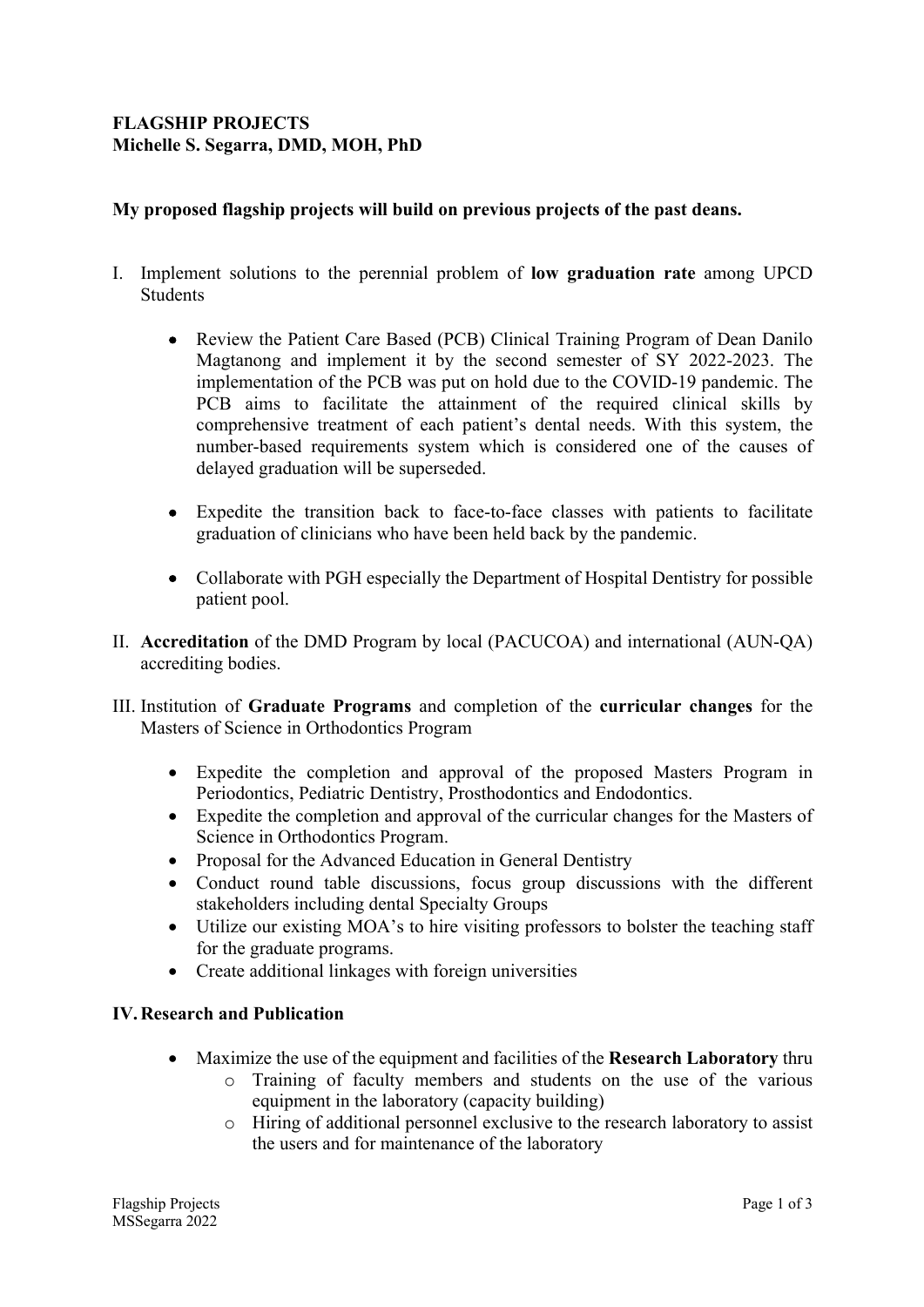- o Collaboration with other institutions within and outside the University, locally and internationally
- o Clear guidelines on the use of the research laboratory
- Increase **research and publication productivity**
	- o Conduct research training and writing workshops on a regular basis
	- o Review the list of completed research and coordinate with the University Publication Assistance Committee for help in writing manuscripts and getting them published in reputable peer-reviewed journals.
	- o Suggest having protected time for research for faculty members
	- o Assist faculty members who are on the up-or-out list with their research and publication.
- **V.** Increase the number of faculty members with **graduate degrees specific to Dentistry**
	- Encourage the young faculty members to pursue graduate studies in Dentistry in foreign universities as there is a dearth of graduate programs in dentistry in the country
	- Review our current MOA with foreign universities regarding exchange programs of faculty and students
	- Disseminate information about scholarship opportunities especially the Doctoral Studies Fund – Expanded Modernization Program for Doctoral Studies of the OVPAA
	- Assist Assistant Clinical Professors and non-tenured faculty members who went out to pursue graduate studies in dentistry abroad (MS and PhD's) secure a faculty position upon their return.

# **VI.Administrative/ Non-academic Personnel**

- Solve the problem of **understaffing** by periodic task/job analysis, request for additional personnel if needed
- Creation of an improved non-academic lounge
- Periodic review of the development plan for the non-academic personnel

#### **VII. Student Support/Services**

- Schedule **regular dialogue** with students (per year level) and the student council to update them on the state of the College and on matters pertaining to them.
- Develop a **mentoring and tutorial program** for the students. This can be in partnership with the UPDAA.

#### **VIII. Community Service**

- Gather **baseline data on prevalence of oral health diseases** which can later be used to create evidence-based oral health programs.
- Conduct **community-based research** which can promote and improve oral health among the residents